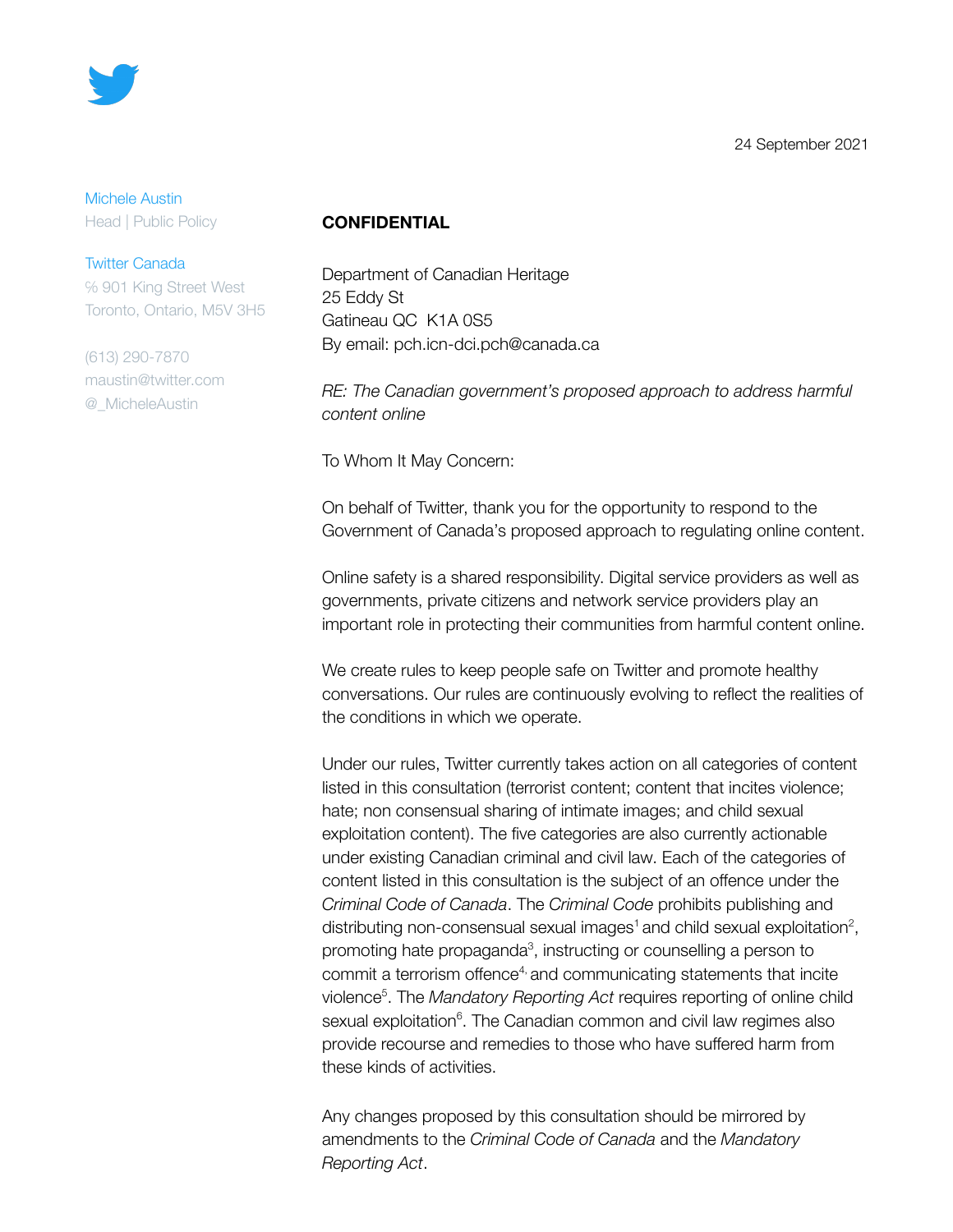Twitter would like to emphasize that online content regulation requires a proportionate approach to balance protections from harm, on one hand, against the fundamental right to freedom of expression under the *Canadian Charter of Rights and Freedoms* and against the right to procedural fairness and privacy, on the other. This is a fine balance, and requires a tailored and constantly evolving approach.

When the right balance is struck, companies and regulators alike have clearly delineated responsibilities regarding protections for users' rights, and a shared commitment to foster a diverse public conversation consistent with community expectations within a free and democratic society like Canada. We welcome the opportunity to comment on how to achieve that balance.

As we continue to develop and review Twitter's rules in response to changing behaviors and challenges with serving the public conversation, we understand the importance of considering a global perspective and thinking about how policies may impact different communities and cultures equally. Since 2019, we've prioritized feedback from the public, external experts, and our own teams to inform the continued development of our policies.

Further to our comments on the proposal, Twitter is calling for:

- Consideration of a much wider range of interventions to deliver online safety than proposed, such as renewed emphasis on media literacy and education; greater user control over and choice between algorithms; and the importance of open standards.
- Recognizing personal choice and affording the ability to do nothing. As the work of the Canadian Media Ecosystem Observatory<sup>7</sup> has illustrated with regard to political content, actioning some content can cause it to spread not just on its own terms, but through other channels such as traditional media in their coverage of the actioned content. Once this content is amplified "out in the wild" it can take on a life of its own, where individuals may come to believe it based on their personal beliefs rather than whether or not it is true. Sometimes the best course of action is to do nothing.
- A sustained role for the public to engage in the development of this proposal, including through social media itself. The timing and approach to the public feedback process has discouraged input and analysis from a broad range of stakeholders with diverse and valuable perspectives. The government has not released any data to accompany these proposals. An approach such as that of the United Kingdom which published a White Paper two years before a draft bill with an extended time period for comment is encouraged.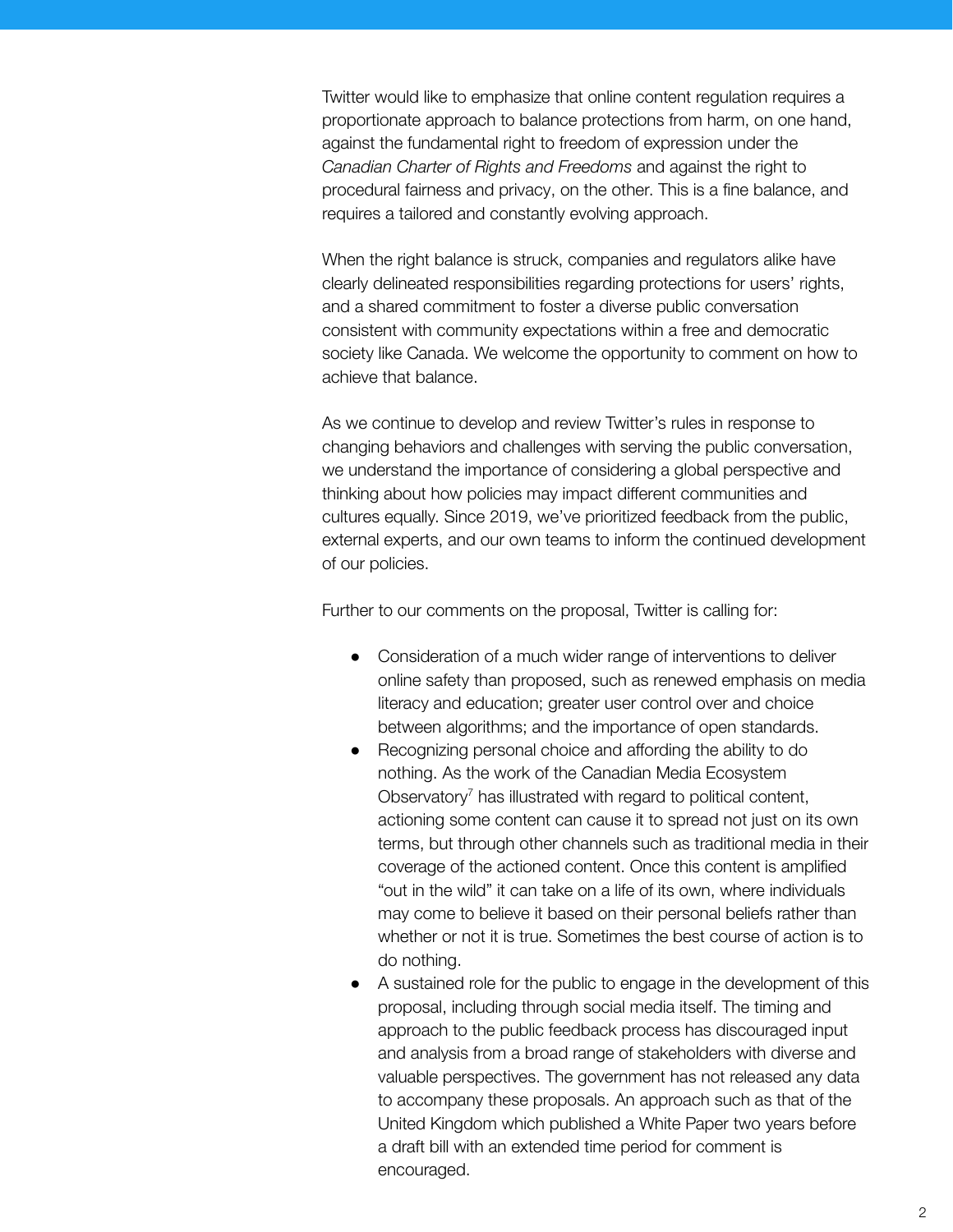- In order to be effective, this proposal needs to address the offline, real world components of radicalization, extremism and political campaigns.
- Consideration of cost. It is our sincere hope you release the revenue and costing estimates of this proposal publicly so they can be reviewed by experts in the field.

This submission will address key issues outlined in the discussion guide and technical paper released by Canadian Heritage.

Please don't hesitate to contact me if you have any questions about these recommendations.

Sincerely,

Michele Austin Manager | Public Policy (US & Canada) Twitter Inc.

\* details follow on next page

- <sup>1</sup> Criminal Code (R.S.C., 1985, c. C-46), section 162.1
- <sup>2</sup> Code section 163.1
- <sup>3</sup> Code sections 318 and 319
- <sup>4</sup> Code sections 83.21 and 83.22
- $5$  Code section 319(1)

 $6$  An Act respecting the mandatory reporting of Internet child pornography by persons who provide an Internet service (S.C. 2011, c. 4) 7

https://mediaecosystemobservatory.com/press-release-canadian-election-misinformationproject-launch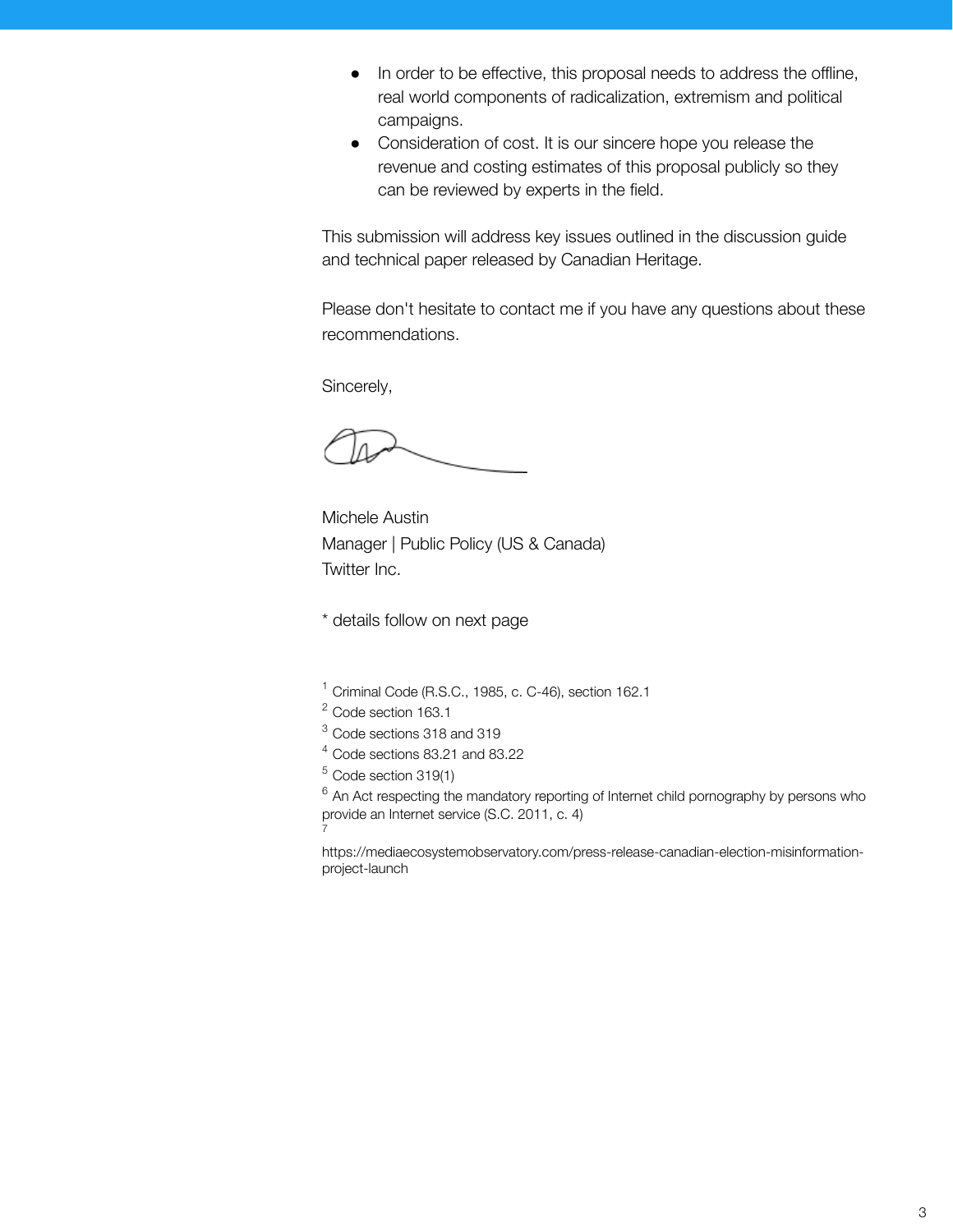## **ISSUE: PROACTIVE MONITORING AND "FLAGGING HARMFUL" CONTENT**

Twitter's view is the framework proposed (beginning in module 1B of the technical paper) for proactive monitoring of content sacrifices freedom of expression to the creation of a government run system of surveillance of anyone who uses Twitter.

Even the most basic procedural fairness requirements you might expect from a government-run system such as notice or warning are absent from this proposal. The requirement to "share" information at the request of the Crown is also deeply troubling.

Twitter is committed to respecting the human rights of our users, in line with the expectations articulated in the UN Guiding [Principles](https://www.ohchr.org/documents/publications/guidingprinciplesbusinesshr_en.pdf) on Business and [Human](https://www.ohchr.org/documents/publications/guidingprinciplesbusinesshr_en.pdf) Rights. We have looked to internationally recognized human rights standards to guide our approach to content policy and enforcement, including those related to the protection of freedom of expression, privacy, security, non-discrimination, and to ensuring due process.

These rights are also enshrined in the *Canadian Charter of Rights and Freedoms.*

We value these approaches and standards in guiding how we navigate instances where rights may be in tension with one another. Each of our Twitter rules is designed to address specific harms on the platform. We try to ensure that content moderation actions we take are both necessary and proportionate to addressing such harms. We welcome further public discussion on how to ensure that regulatory frameworks are designed to prevent harm and reinforce broad equality rights as well as other fundamental human rights.

We support the spirit of the Santa Clara Principles on [Transparency](https://santaclaraprinciples.org/) and [Accountability](https://santaclaraprinciples.org/) in Content Moderation in considering how best to obtain meaningful transparency and accountability around government demands for increasingly aggressive moderation of user-generated content on Twitter.

At Twitter, we have identified our own responsibilities and limits. By using Twitter's services, you agree to be bound by our Terms of Service. Further, a user may not use our service for any unlawful purpose or in furtherance of illegal activities

In our continuing effort to make our services available to people everywhere, if we receive a valid and properly scoped request from an authorized entity, it may be necessary to withhold access to certain content in a particular country from time to time. Such withholdings are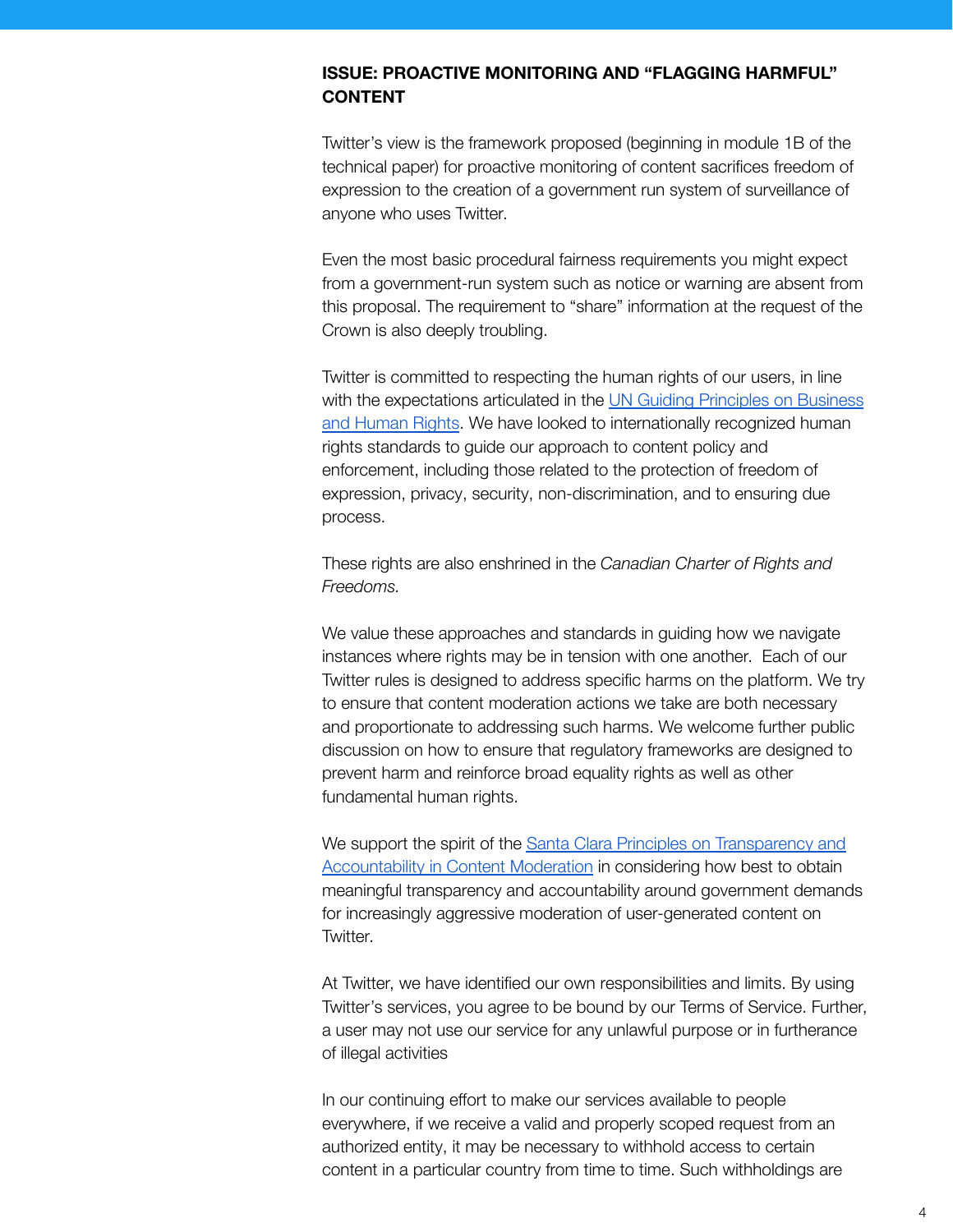limited to the specific jurisdiction that has issued the valid legal demand or where the content has been found to violate local law(s).

At Twitter, transparency is embodied in our open APIs, our information operations archive, and our disclosures in the Twitter Transparency Center. Tens of thousands of researchers access Twitter data we have made available over the past decade via our APIs. Most recently, we have offered a dedicated Covid-19 endpoint to empower public health research, and a new academic platform to encourage cutting edge research using Twitter data. Our archive of state-linked information operations is a unique resource and offers experts, researchers and the public insight into these activities.

In the long term, we believe a greater openness across the industry would be invaluable in delivering the transparency and accountability we all want to see.

Transparency is also vital to protecting freedom of expression. We have a notice policy for withheld content. Upon receipt of requests to withhold content, we promptly notify affected users unless we are prohibited from doing so (e.g., if we receive a court order under seal). When content has been withheld, we also clearly indicate within the product and publish requests to withhold content on Lumen—unless, similar to our practice of notifying users, we are prohibited from doing so.

"Flagging" will be used as a political tactic. As lived during the recent Canadian federal election, a general approach to flagging will result in censorship. Throughout the election campaign, political parties and their officials tried to have content "flagged" as "harmful" in an effort to have it removed from public discourse or score political points. Three of the many examples can be found [here](https://twitter.com/LPCPressBox/status/1435984150041874432?s=20), [here](https://twitter.com/brianlilley/status/1429621508700315652?s=20) and [here.](https://twitter.com/YaaraSaks/status/1437792319621718019?s=20)

Further, individuals who report content should always be offered the option to remain safely anonymous. In some cases, there is a danger the reporter or the victim would be caught up and exposed via any national security investigation or in the sharing of information between governments or law enforcement agencies.

Our position on freedom of expression carries with it a mandate to protect our users' right to speak freely. While we may need to release information as required by law, we try to notify Twitter users before handing over their information whenever we can so they have a fair chance to fight the request if they so choose.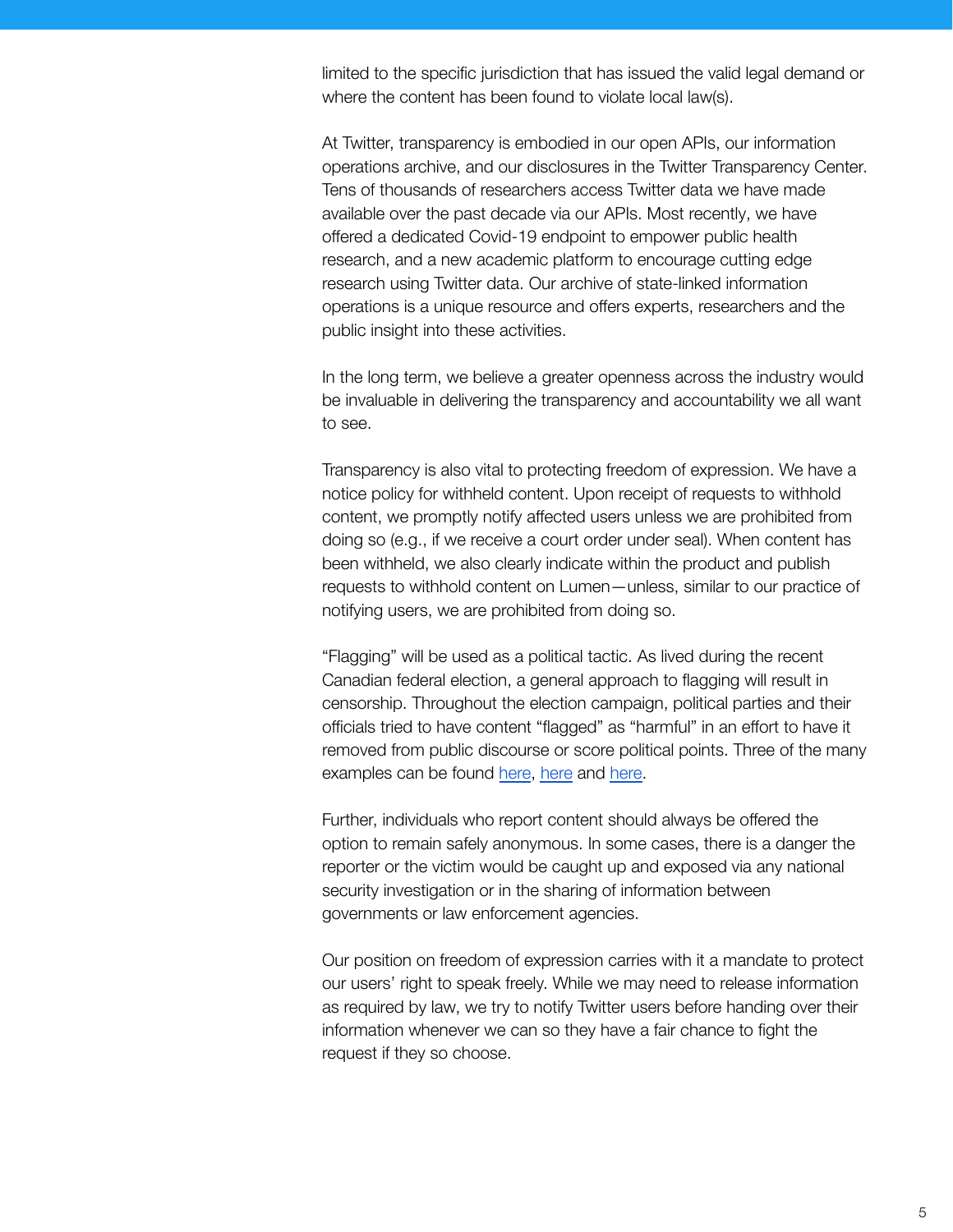# **ISSUE: 24 HOUR TAKEDOWN REQUIREMENTS**

Twitter opposes the recommendation of a time limit on "addressing" any content "flagged" by any person in Canada as "harmful" content.

- The proposed time limit does not allow for judicious, thoughtful analysis in a manner that balances the right to freedom of expression in Canada with the right to freedom from discrimination and prejudice.
- According to existing research and analysis, the proposed system has a high probability of negatively impacting marginalized, racialized and intersectional groups. More information from Prof. Suzie Dunn at Dalhousie University can be found [here.](https://twitter.com/SuzieMDunn/status/1429852519103188993?s=20)
- The 24 hour proposal should be abandoned. Content should be addressed as quickly and as possible and within the scope of existing Canadian jurisprudence, terms of service and rules by the online communication service providers.
- Further, any standard applied in the digital world should also be applied in real life. For example, law enforcement should be required to both launch an investigation within 24 hours of "flagging" as well as remove any hateful content - graffiti on a statue for example - that appears within 24 hours across the country.

# **ISSUE: WEBSITE BLOCKING**

The proposal by the government of Canada to allow the Digital Safety Commissioner to block websites is drastic. People around the world have been blocked from accessing Twitter and other services in a similar manner as the one proposed by Canada by multiple authoritarian governments (China, North Korea, and Iran for example) under the false guise of 'online safety,' impeding peoples' rights to access information online.

Further, there are no checks or balances on the commissioner's authority, such as the requirement of judicial authorization or warnings to service providers. The government should be extremely mindful of setting such a precedent - if Canada wants to be seen as a champion of human rights, a leader in innovation and in net neutrality globally, it must also set the highest standards of clarity, transparency and due process in its own legislation.

Clear guardrails must be put in place, and full assessments of potential unintended consequences should be undertaken before regulatory action is pursued. When this analysis takes place it must be released publicly.